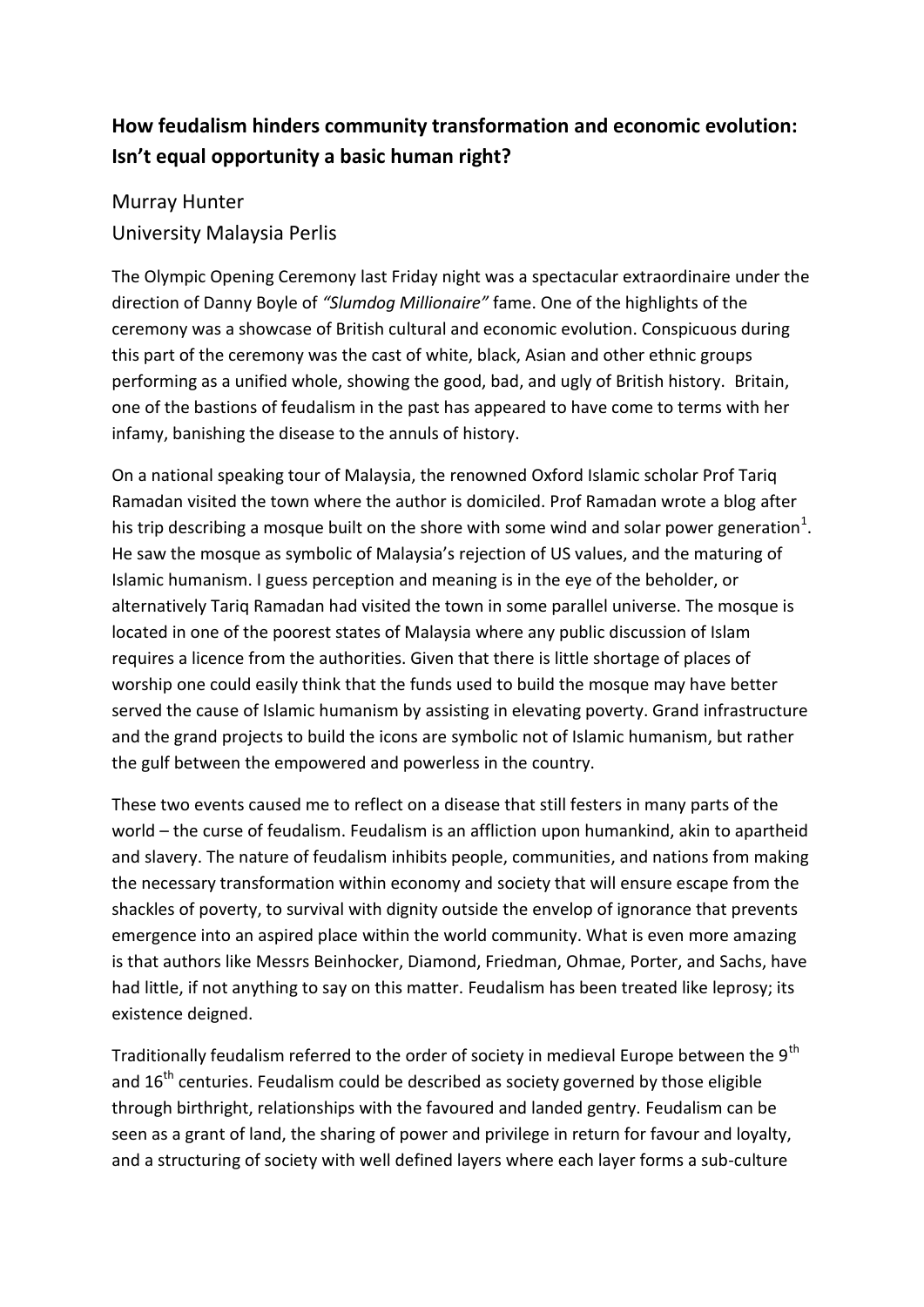with different sets of values, beliefs, assumptions, and aspirations. Economic organization will also follow this hierarchical order where wealth will be concentrated within the upper echelons of society. There are normally very few vertical movements of people up and down the hierarchy. The basis of power is through land, capital, military, or political control, and these arrangements are hereditary and within selected families from generation to generation.

Through analogy, the concept of feudalism extended to Shogunate Japan, parts of Africa, the kingdoms of the Middle East, South Asia, Latin America, South America, and to the *"Malay"* Archipelago *(Nusantara)*. Although there was a movement to sponge the term in the 1970s<sup>'2</sup>; unlike the eradication of polio, the causes and symptoms of feudalism didn't disappear. Feudalism in various forms still exists in one form or another, and its best *to call a spade, a spade.* 

The conceptual nature of feudalism can be seen to exist within three layers.

The first layer consists of the institutions and associated mechanisms of the *"rule of law".* Due to wide variations across the world, feudalism across this layer is difficult to precisely describe. However it isn't so important whether the power base of institutions is based on divinity, theocracy, royal peerage, military authority, or civilian rule, some, if not many characteristics are very similar. One of the most important characteristics is that entry and membership of institutions is based on some form of privilege. Position, authority, and promotion usually involve some form of nepotism. Very strong power-distance relationships help to maintain an unquestioned authority within these institutions. Dealings with outside parties and stakeholders are usually undertaken through chosen and selected parties that are formally or informally linked to the leadership of the institution. Many of these institutions utilize the dogma they develop as means that cannot be questioned without some form of fear by the general population with covert or overt threats of punishment by the authorities.

Under such a regime the rule of law is used as an instrument of control, utilized for the interests of the power-elite. Institutions strive for absolute power over a range of strategic assets important to the economy of the country, even though the constitution may specify otherwise. This is achieved through various informal methods such as extra-legal and extrajudicial action over a long period of time that intimidates the general population<sup>3</sup>.

The second layer of feudalism is the way people in society are structured. In many societies this can be very overt where even *'titled peerages'* specify class. In one modern developing country government departments serving the public even have special rooms to serve *'VVIPs".* Other signs may be more covert where level of education divides society into the *'educated'* that *'believe they know what's best',* and the *'undereducated'.* This divide is the basis of deep seated political instability in some countries.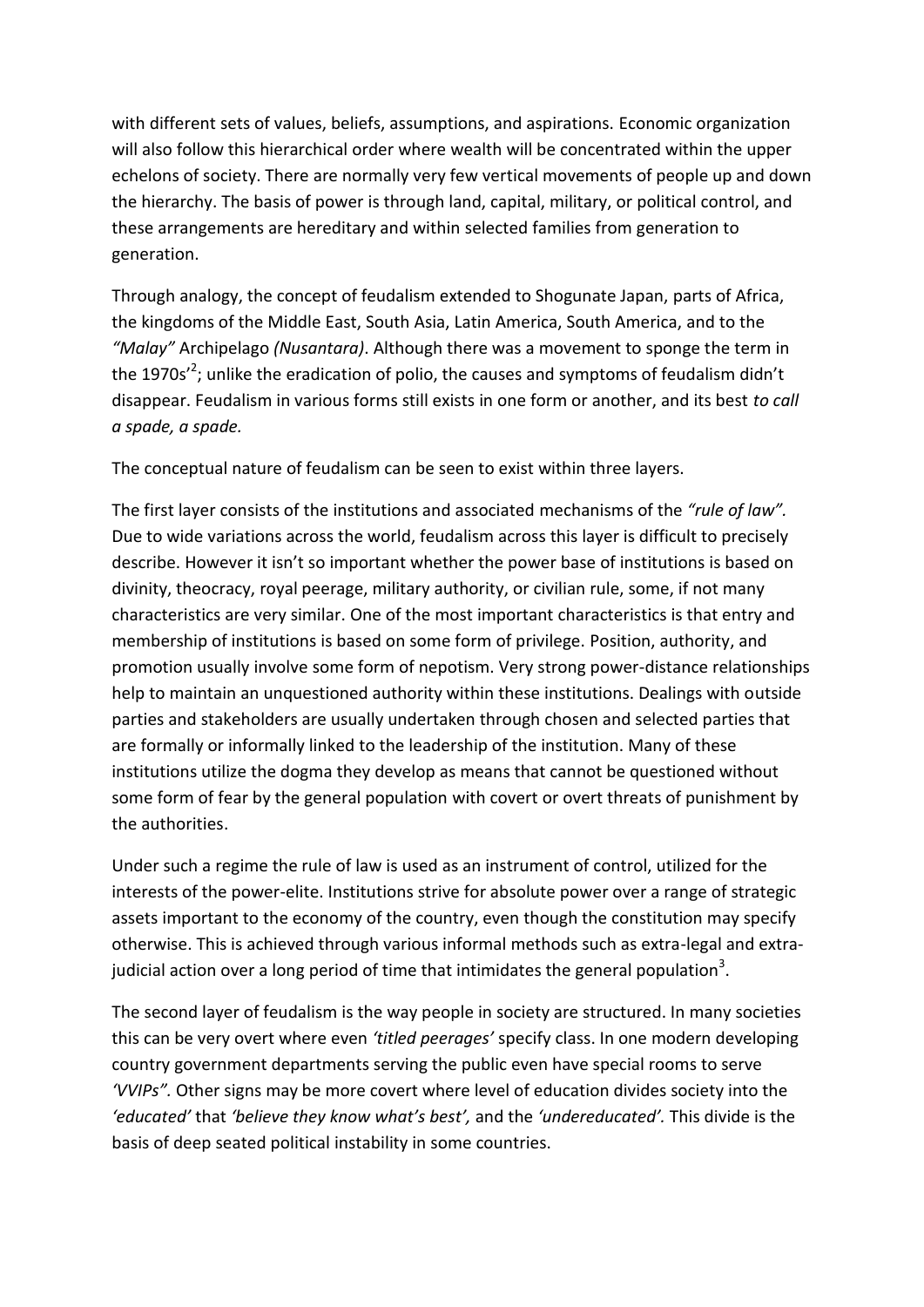What is perhaps most important is that potential opportunities for people to enrich their lives through entrepreneurial and business opportunities is severely limited to groups outside the *'privileged'*. The most lucrative opportunities are the sole prerogative of small groups under various guises called *cronyism* or *nepotism,* etc. Due to the formal market restrictions by licensing and control over land many countries appear to be *'business friendly'* but are certainly not *'market friendly',* where large businesses operate under protection as monopolies or oligopolies. This brings great inefficiency to the economy in a similar manner the *'import replacement tariffs'* of the 1960s in many developing economies at the time.

As a consequence major businesses in many South East Asian nations are in the hands of only a few dozen families. Wealth is concentrated and through their position and developed complacency, these groups tend to invest in relatively low risk rent seeking investments. Many businesses are based upon resource monopolies and large tracts of land are stripped in pursuit of large profits under the thinly veiled name of development. This is not just restricted to the large firms of the nation. Farmers with connections to local authorities are able to go into state and national forests almost unchecked and carve out as much land as they can for their activities. In such societies resources are stripped for personal benefit at a cost to the environment. This is an extremely important factor contributing to global warming that has barely been mentioned in debate, let alone acted upon. Feudal societies are a major contributor to global warming.

The third layer of feudalism is the most damaging to society – mindset. In feudal like societies the elite work with the assumption that *'we are the law'* and operate accordingly, festering an ambience of narcissism through the upper echelons of society. Perceptions, ideas, and attitudes become fixed where society settles into a complacent patterning. In contrast, rural population live in an ambience of hopelessness and resignation of the assumption that *'this is how life is'.* The only groups that have much freedom of opportunity are the urban newcomers who are able to find employment or open a micro-enterprise within the major cities and towns.

Such is the evolved mindset of these types of societies; conservatism, risk adversity, egocentrality, self interest, and lack of concern about the environment become the dominant traits of people and order of things. This mindset does not discriminate between public and private sector or rural and urban groups. Society creates a massive defence mechanism to deny the signs and forces of change, leading to a very fixed national narrative. This narrative can become so fixed and ego-centric that relations with neighbouring countries often become strained with the smallest of issues.

Complacency brings ineptness where institutions slowly decay as corruption and patrimonialism, the propensity to favour family and friends, rise. All institutional activities are focused upon the sole objective to support the existing power elite and protect them from domestic threats. Motivation is low and service levels in both government and the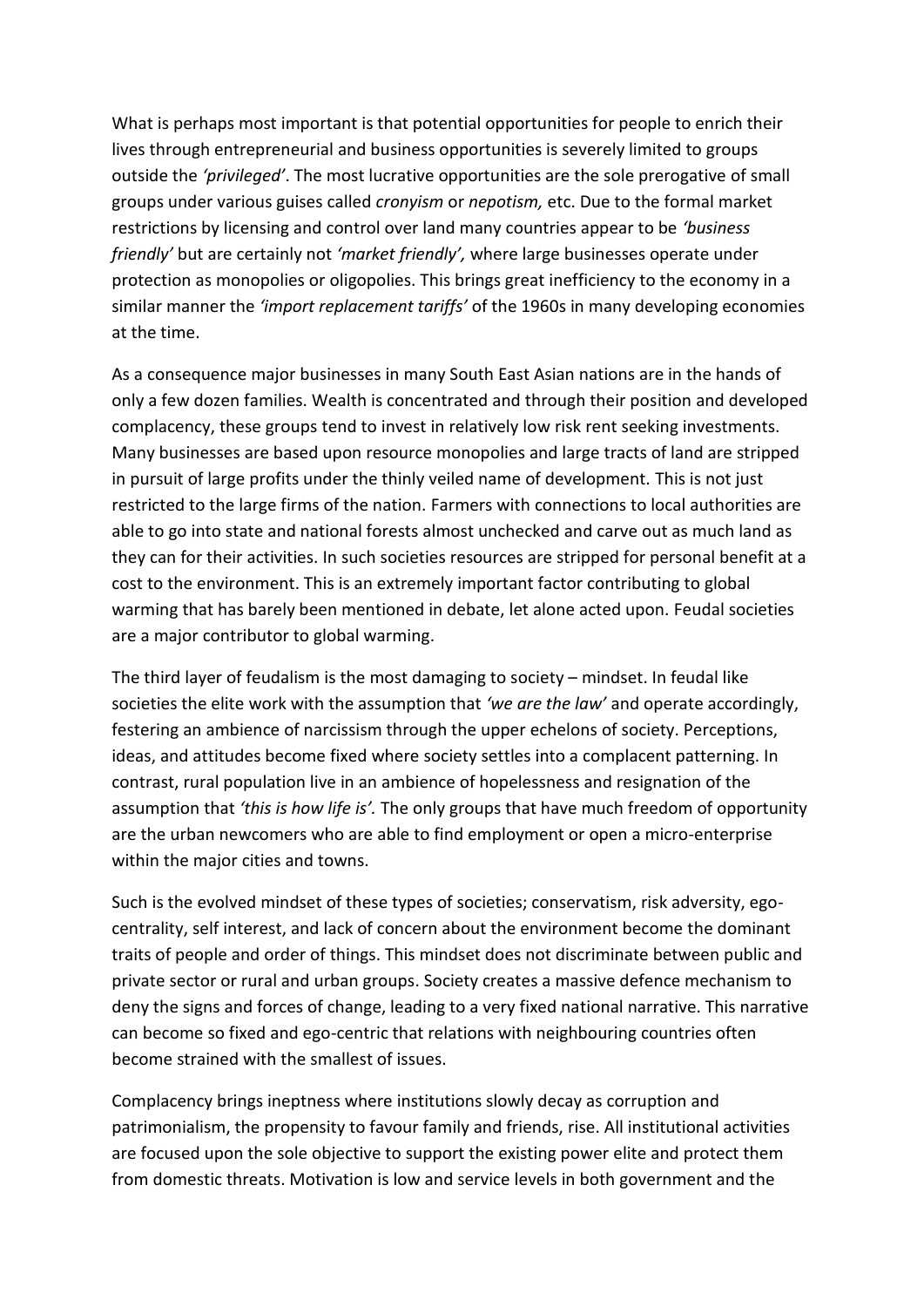private sector is more akin to the old Eastern European countries under communist rule, rather than the vibrant growth economies around the world. Corruption becomes embedded within the culture where even the young and educated see it as the only means to advance in society, and more alarmingly – not wrong<sup>4</sup>. Society disintegrates into the lowest moral and ethical form not unlike past societies that kept slaves, where in fact this still exists today in a contemporary form. Although altruism is often espoused, in reality, little if any exists within society.

In some cases feudalism became established in societies that easily accepted authority after colonial masters moved out. The new governments used feudalism as a means to both control and reap benefits for themselves. Urbanization and industrialization should normally bring enough impetuous to eradicate the forms of feudalism that exist within a nations as the basis of order and organization. Change brings pressure for transformation. Urban society begins to grow rapidly, triggered by the much higher wages offered for factory employment than can be obtained in any agricultural activities. Initially this migration is selective with the younger educated seeking urban employment but as demand for workers grows and stories about higher wages filter back to the rural areas, larger numbers of people migrate to the cities. Urban populations become consumers and increase demand for all types of food, accommodation, consumer and durable goods. They also partake in savings either voluntary or through nationally induced savings schemes developed by government through an emerging banking system. The education system is enhanced from basic systems distilling discipline to those that place more emphasis on critical and creative thinking. Growing urban development attracts new entrepreneurs whose values shift from traditional attitudes to those more in line with an urban environment of a newly developing country (see figure 1.). Those with natural abilities are quick to emerge and the socioeconomic structure of society begins changing away from its feudal base. They pick up new skills and competencies from education and employment and learn as they go along in their new businesses.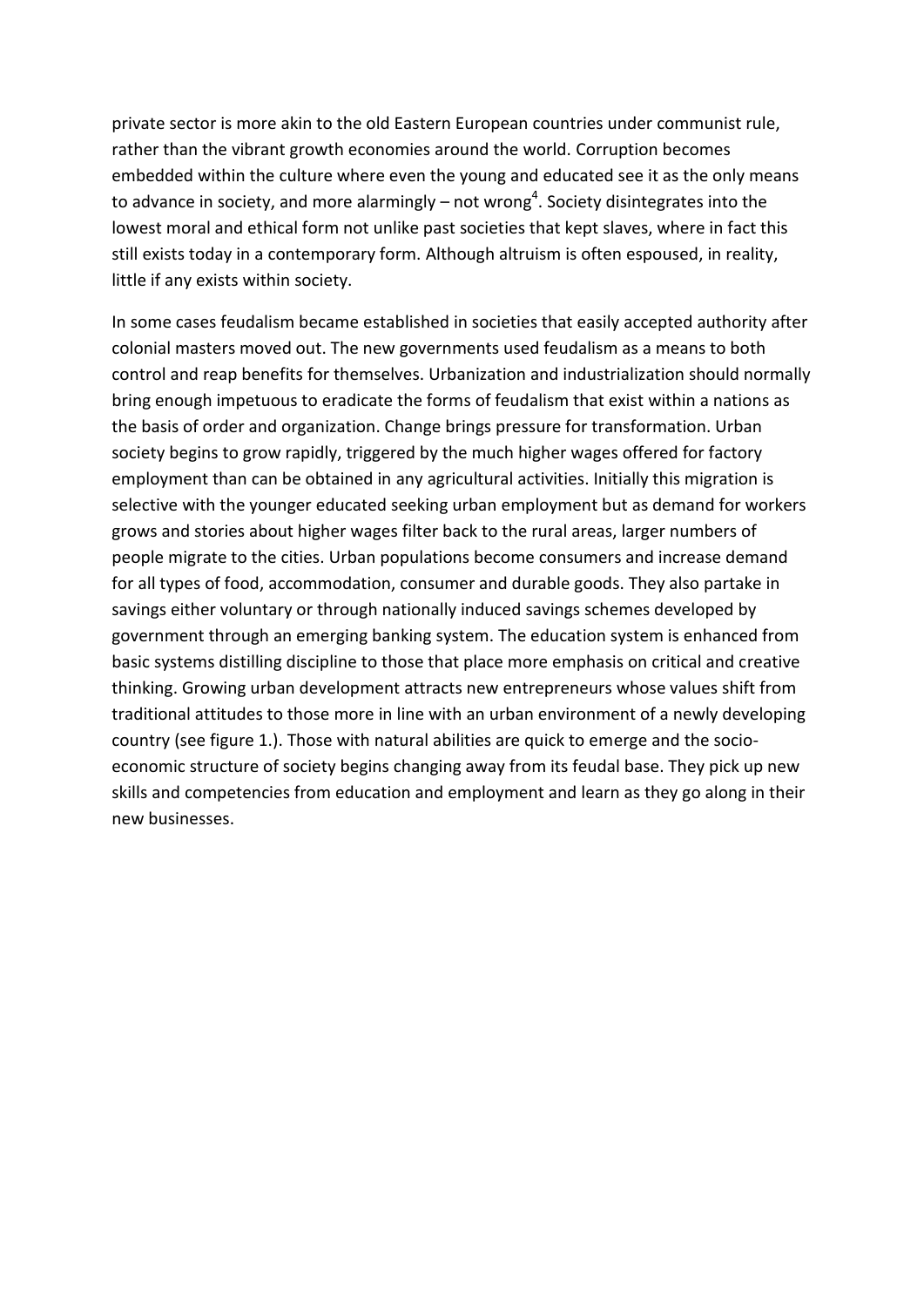

Figure 1. The shifting values that urban society brings to a developing economy.

However as a developing economy experiences rapidly changing demographics, this may leave a deeply divided agrarian society and newly educated urban society. This can still be seen today in most South-East Asian countries which have become part of the source of political problems in countries like Thailand<sup>5</sup>. Developing society has some influence on agrarian society through urban residents remitting funds back to parents and families in their villages and returning to build new houses and buy consumer goods. This starts to break down traditional values and bring envy into village societies.

Although economic growth is destroying traditional culture and values, a whole range of new opportunities begin to emerge with rural based urban centres developing. These new towns commercially serve their respective hinterlands with goods, basic education and health services provided by government. Newly developed infrastructure, roads, railways, communications, schools, and health centres help provide the ability of rural society to transform itself. This brings a whole new range of opportunities to those that can see the opportunity, have the resources, networks and skills to develop them. The economy is now developed into partitioned agricultural, manufacturing and service industries with many new opportunities continually developing. The processes of rural-urban migration, population growth in urban centres, and increasing education, increased consumption and saving. Rising entrepreneurship occurred through increased opportunities, catalysing increased investment and rapid economic growth. These phenomena are shown in the schematic in figure 2.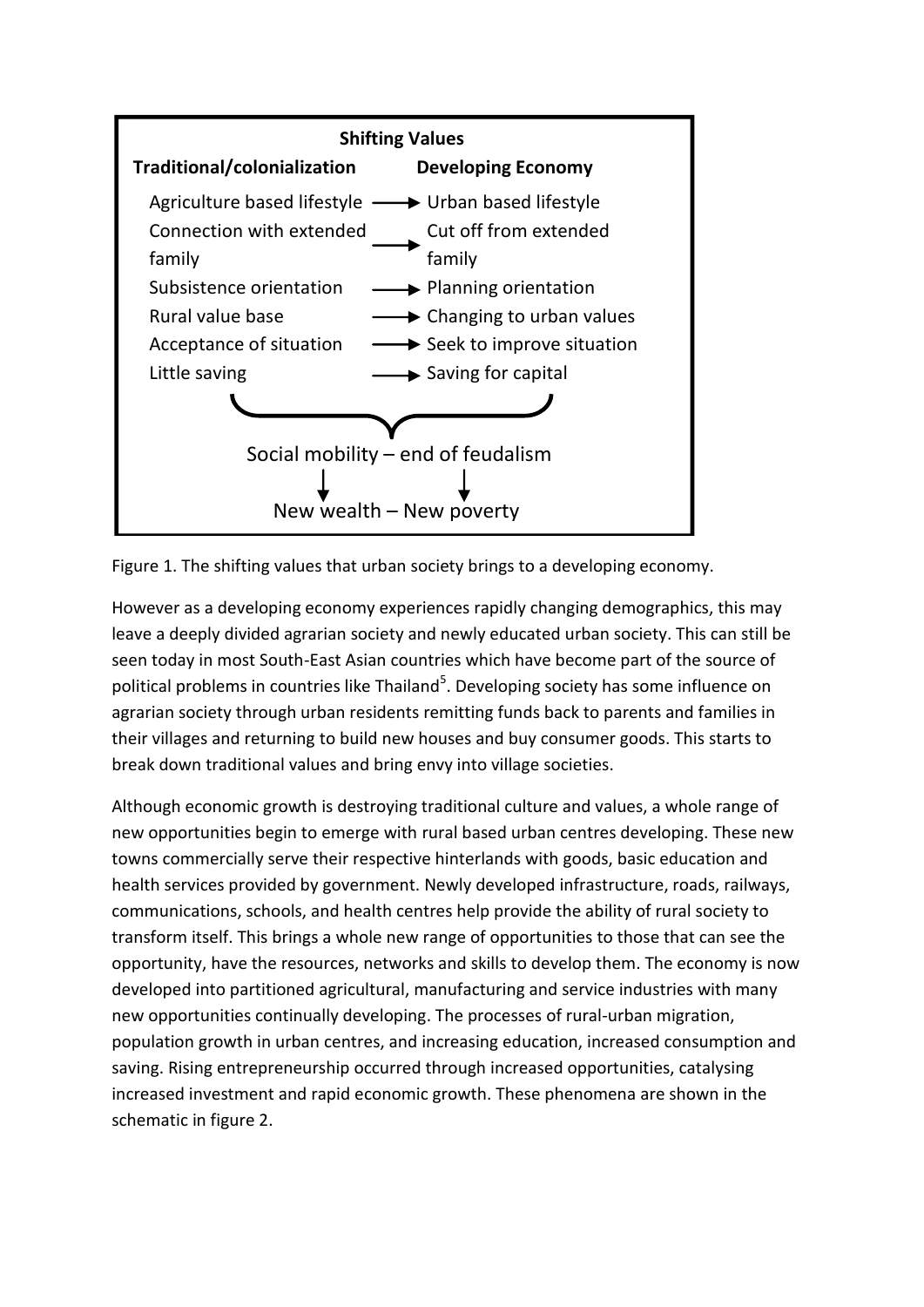

Figure 2. The path to rapid economic growth in a developing economy.

Rising populations create momentum, which create opportunities and begin to feed off each other creating a chain in the economy and expand as other opportunities become exploited. Real estate developments, need building contractors, which need hardware suppliers, which need hardware goods manufacturers, who need workers who are paid and spend money on food, accommodation, and consumer goods. Sales operations are needed to sell the real estate and credit facilities are needed to enable people to buy the homes and properties. The development of a textile industry needs suppliers, tool manufacturers and dye manufacturers, and the development of the automobile industry needs parts manufacturers, paint manufacturers, steel suppliers, logistic transport providers, and automobile dealers. All these interactions creates and environment with a set of opportunities. This pattern of development, growth, and creation of opportunities, are in a perpetual motion. The inner city and suburban areas of cities develop certain socioeconomic characteristics in terms of the sets of needs and wants consumers have leading to its own set of interrelationships which determines what can happen and what cannot happen.

There are pressures to adopt new more egalitarian business structures which sometimes challenge long existing orders. During the under-developed and early developing phases of economic development in many countries, businesses have been controlled by families of government officials and the military protected by restrictive regulation and practices that allow monopolies and oligopoly competition. Such situations would be similar to those under the Suharto regime in Indonesia and the Marcos regime in the Philippines, but also exists throughout Africa, the Middle East and Latin America. In some of the old Soviet Block countries, state capitalism was replaced by a small group of politically supported entrepreneurs in what could be called *'oligarch capitalism'*. To a lesser in some countries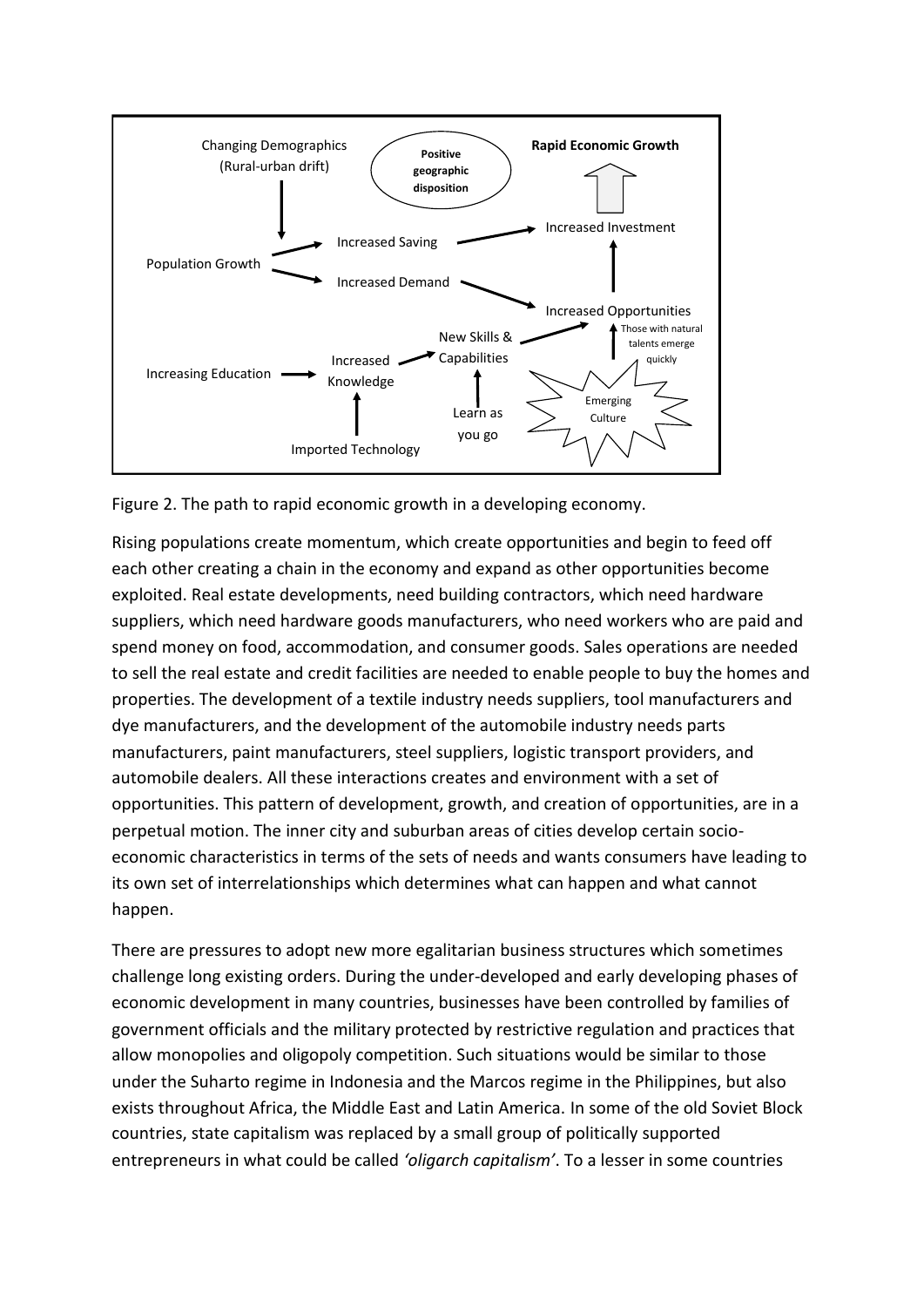like Malaysia certain parts of industries are controlled by Government Linked Companies (GLCs) under another version of state capitalism. The effect of these business structures is to restrict opportunity and growth to small groups of people.

One of the weapons the power elite use to prevent the above chain reaction of events is to delay or fail to build the necessary infrastructure to support this transformation. However changing demographics create trends that even the most powerful elite groups cannot hold back, often bringing great political instability. In these cases it may take some form of shock event like a political upheaval or even revolution to change the situation where a more egalitarian business society is created where more liberal business environments exist<sup>6</sup>. These reforms usually come under pressure by the people who have become educated, having the confidence to recognize opportunities and had the opportunity to travel and see other countries where the business environment is much more open. Once this change in society occurs the economy can move onto the next stage of becoming a developed economy. Figure 3. shows the transformation from a feudal to a more egalitarian business society.



Figure 3. The shift from a feudal to an egalitarian business society.

So what are the consequences of feudalism? First of all feudalism creates rigidity based on hierarchy, power distance, custom, culture, and social expectations. This embeds static practices within a society that leads to higher transaction costs and thus inefficiency<sup>7</sup>. Any comparative advantage a nation may have can be very quickly lost through this rigidity. These embedded informal rules, status rights, norms, and beliefs impede change, which is needed in an economy that is undergoing structural change and growth. This prevents a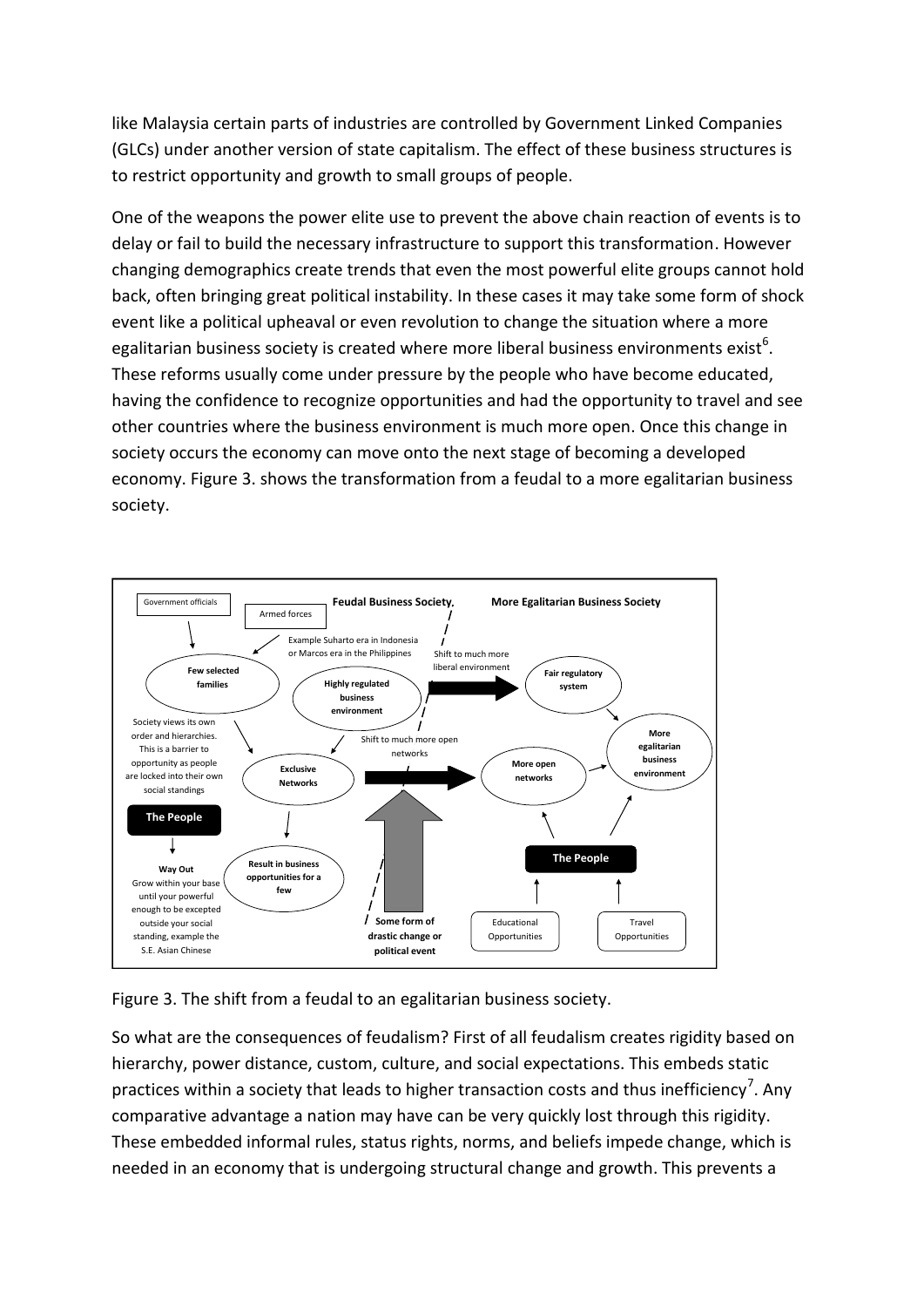factor based economy moving onto becoming and innovation based economy. Patrimonial practices slowly lead to economic decline, at least relative to other nations which may lead to political instability and challenge of the *status quo.* This economic decay is in contrast to other countries that are trying to strengthen the rule of law and transparency.

Many third world governments venturing into state owned enterprises to assist in economic development are only transferring the *'old values and practices'* into these new organizations which are doomed to inefficiency from the start. State owned enterprises instead of opening up and developing the economy further take away entrepreneurial opportunities from private citizens and thus instead of enhancing growth, just redistribute existing wealth to privileged groups<sup>8</sup>. Business in the hands of such a few within the *'privileged class'* leads to other afflictions like groupthink that lead to consideration of few alternatives and poor decision making<sup>9</sup>. Other practices like closed tenders just enhance uncompetitiveness and raise transaction costs.

Today's international markets require innovation, particularly in developing supply and value chains. Rigid management and rent seeking industry structures based on a static outlook of society, particularly where government policy has supported this *status quo* greatly hinders the ability to be creative and compete internationally. In the world today there are many resource rich countries that survive on resource based exports which is hiding the underlying long term problems of the country's lack of comparative advantage. This prevents transformation, prevents the creation of comparative advantage in anything, except for resource based monopolies and rent seeking activities. Even if drastic political change occurs, the accumulated wealth, networks, and capital, along with the inefficient institutions left behind maintain a form of *neo-feudalism* that cannot be easily broken up. The inertia and vested interests of what has gone on for many years prevents dynamic change. As a consequence much of a country's population is deprived of the right to pursue basic opportunities where they are limited to a micro and SME nature.

Richard Florida postulates that technology, tolerance, and talent are prerequisites to creativity and innovation, the basis that enables the transformation of an economy $^{10}$ . Feudalistic societies tend to be poorly endowed with technology and more importantly are unable to learn to be innovative from the infusion of new technologies. New technologies are most often applied blindly without adaptation to specific conditions within the receiving country. As many feudal societies are based on some form of dogma, tolerance for alternative views is not usually acceptable and thus original thinking and creativity is greatly hindered. To this we must add market openness to enable the other factors to flourish. Otherwise an exodus of talent from the country or *'brain-drain'* may occur when there are any missing elements described above.

Any country that seeks to find its place of *prosperous contentment* within the world must transform from a *feudalscape* to an *innoscape.* The capital accumulation cycle must be made to work in a way that creates real value. This economic model must comprise of